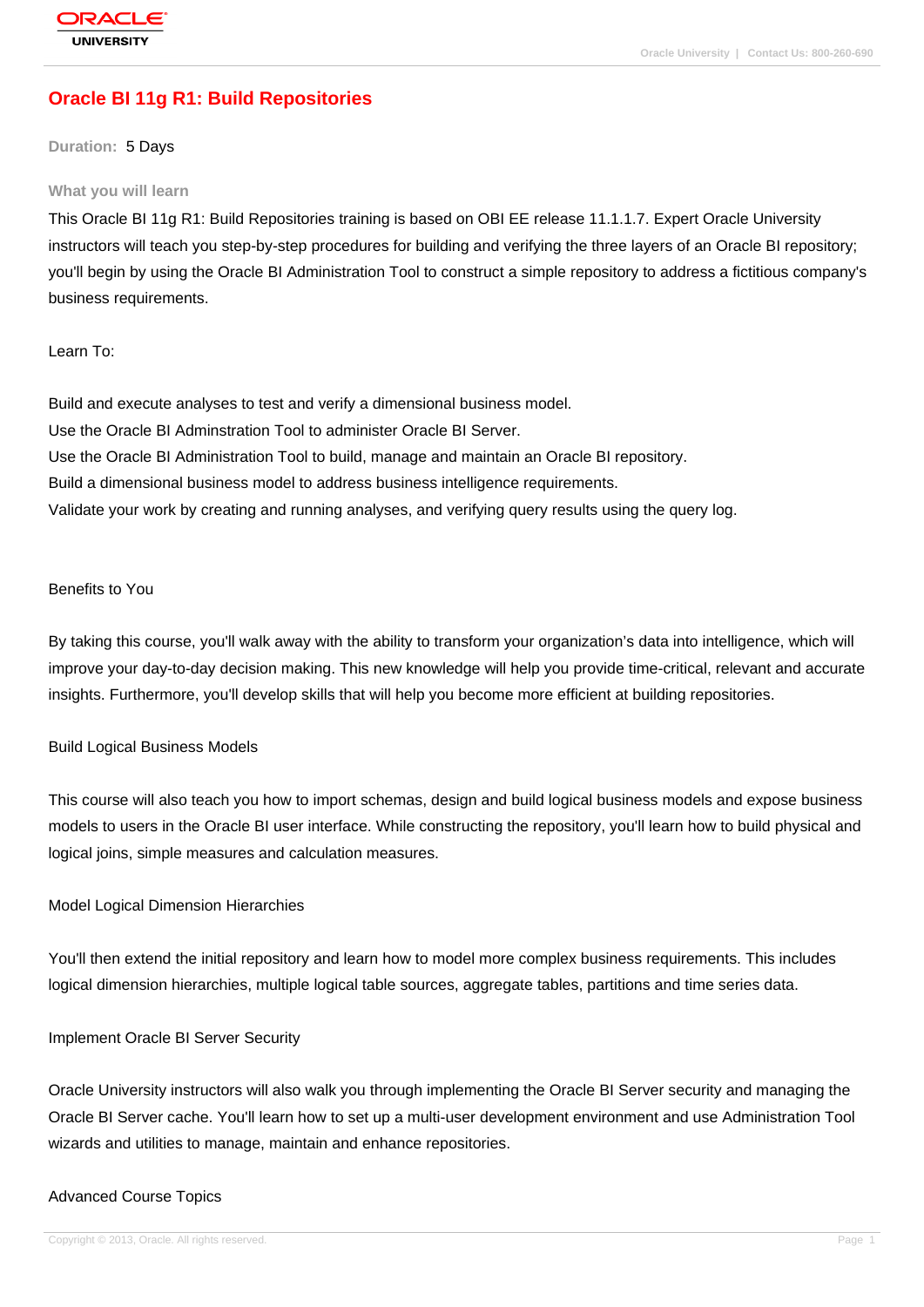Finally, investing in this course will give you a chance to explore more advanced topics, like implicit fact columns, bridge tables, usage tracking, multilingual environments, write back and patch merge. An appendix is included, which covers architecture and the benefits of the Oracle Exalytics BI Machine.

#### **Audience**

Application Developers Business Analysts Business Intelligence Developer Data Modelers Data Warehouse Administrator Data Warehouse Analyst Reports Developer Technical Consultant

#### **Related Training**

Required Prerequisites

Knowledge on Basic SQL

Knowledge on Data warehouse design

Knowledge on Dimensional modeling

Suggested Prerequisites Oracle BI 11g R1: Create Analyses and Dashboards

#### **Course Objectives**

Build and run analyses to test and validate a repository

Build simple and calculated measures for a fact table

Create logical dimension hierarchies and level-based measures

Check the model and then model aggregate tables to speed query processing

Model partitions and fragments to improve application performance and usability

Use variables to streamline administrative tasks and modify metadata content dynamically

Use time series functions to support historical time comparison analyses

Set up security to authenticate users and assign appropriate permissions and privileges

Build the Physical, Business Model and Mapping, and Presentation layers of a repository

Apply cache management techniques to maintain and enhance query performance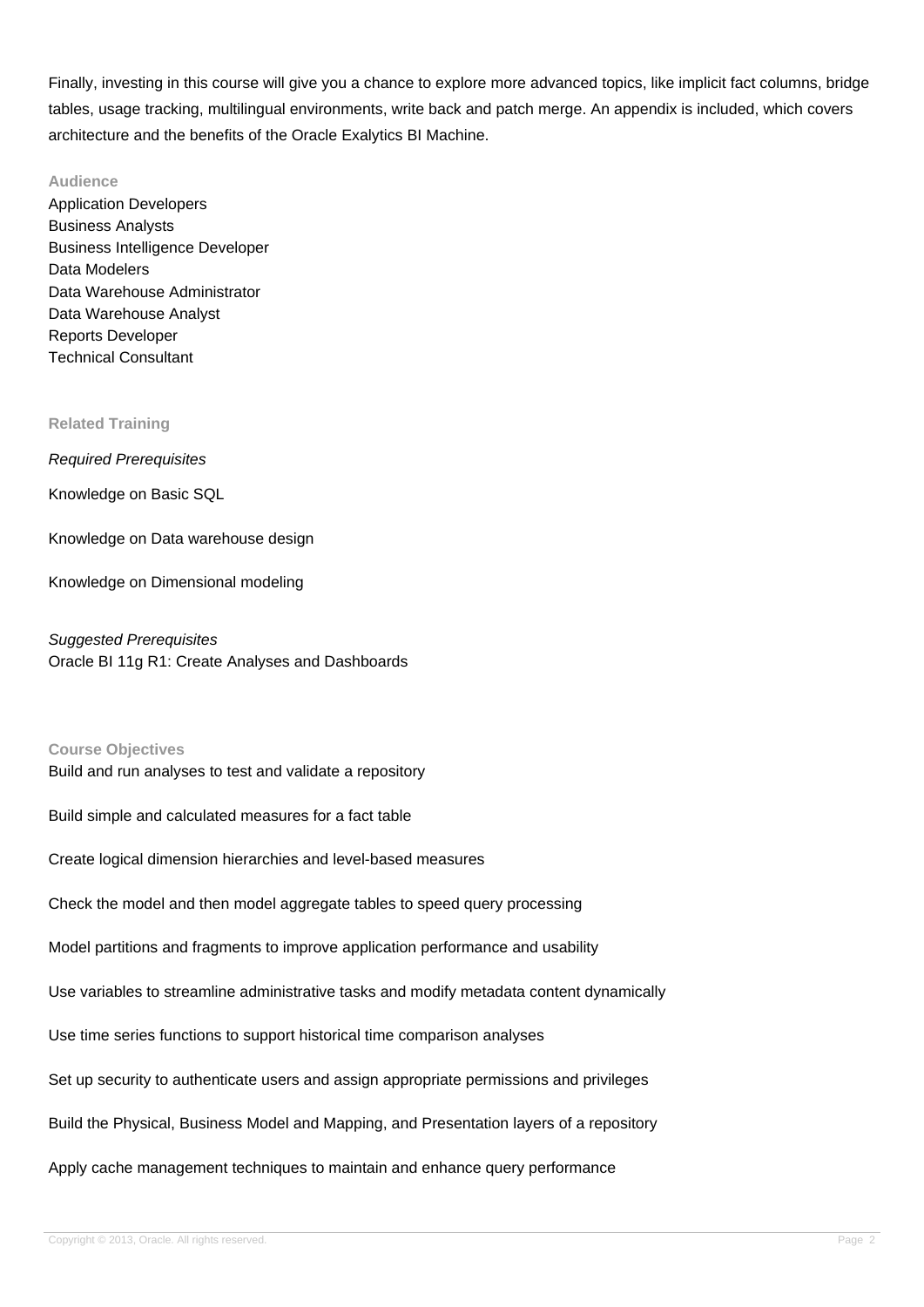Set up query logging for testing and debugging

Set up a multiuser development environment

Use the Administration Tool wizards and utilities to manage, maintain, and enhance repositories

Enable usage tracking to track queries and database usage, and improve query performance

Perform a patch merge in a development-to-production scenario

Describe Exalytics machine and the Summary Advisor tool used in the machine

### **Course Topics**

## **Repository Basics**

Exploring Oracle BI architecture components Exploring a repository's structure, features, and functions Using the Oracle BI Administration Tool Creating a repository Loading a repository into Oracle BI Server Installing the BI Client software Overview of Exalytics Machine

## **Building the Physical Layer of a Repository**

Importing data sources Setting up Connection Pool properties Defining keys and joins Examining physical layer object properties Creating alias tables Printing the physical layer diagram

## **Building the Business Model and Mapping Layer of a Repository**

Building a business model Building logical tables, columns, and sources Defining logical joins Building measures Examining business model object properties Printing the business model and mapping layer diagram

## **Building the Presentation Layer of a Repository**

Exploring presentation layer objects Creating presentation layer objects Modifying presentation layer objects Examining presentation layer object properties Nesting presentation tables Controlling presentation layer object visibility

## **Testing and Validating a Repository**

Checking repository consistency Turning on logging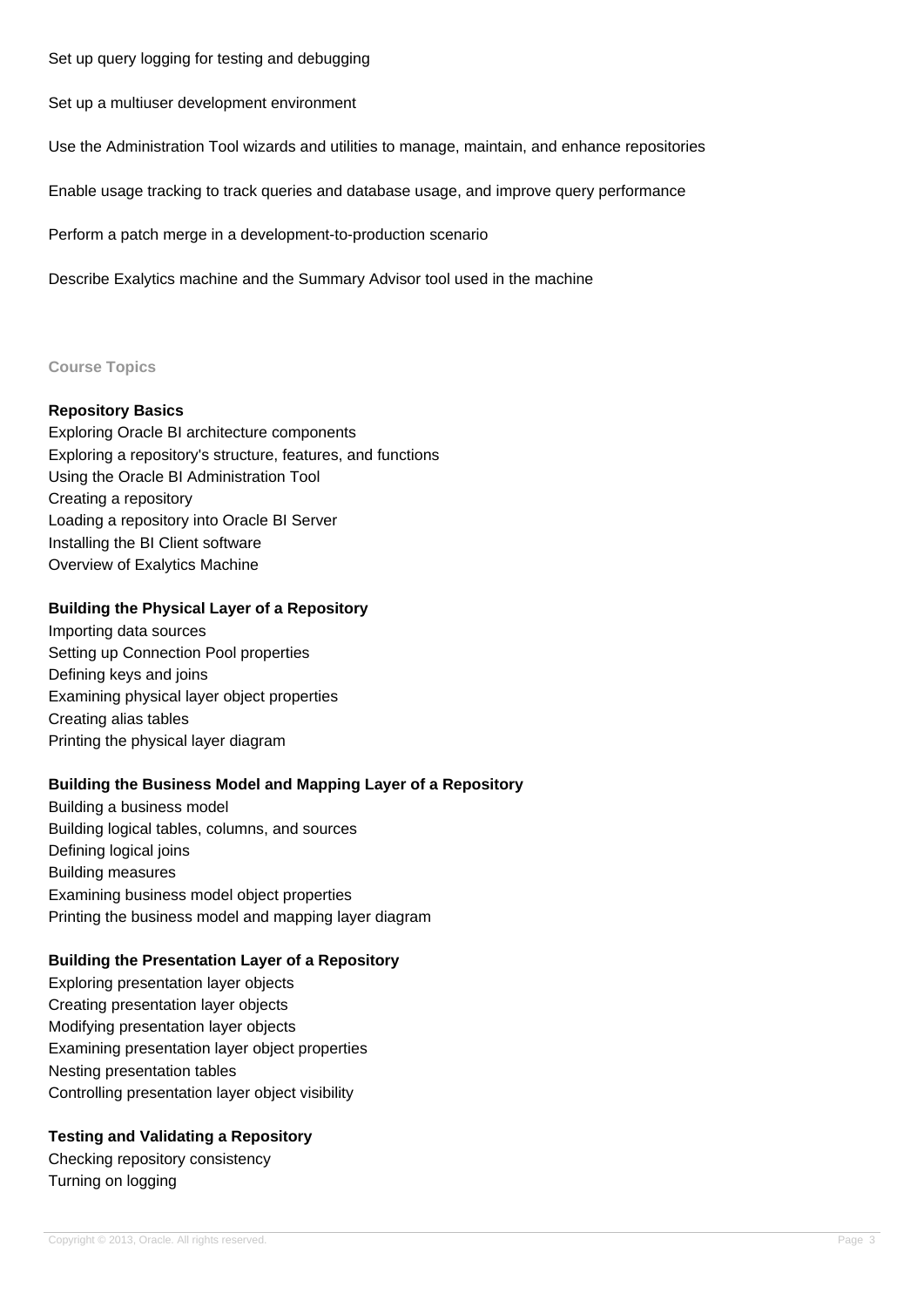Uploading the repository through Enterprise Manager Executing analyses to test the repository Inspecting the query log

## **Managing Logical Table Sources**

Adding multiple logical table sources to a logical table Specifying logical content

## **Adding Calculations to a Fact**

Creating new calculation measures based on logical columns Creating new calculation measures based on physical columns Creating new calculation measures using the Calculation Wizard Creating measures using functions

## **Working with Logical Dimensions**

Creating logical dimension hierarchies Creating level-based measures Creating share measures Creating dimension-specific aggregation rules Creating presentation hierarchies Creating parent-child hierarchies Creating ragged and skipped-level hierarchies

## **Enabling Usage Tracking**

Creating the usage tracking tables Setting up the sample usage tracking repository Tracking and storing Oracle BI Server usage at the detailed query level Using usage tracking statistics to optimize query performance and aggregation strategies

## **Using Model Checker and Aggregates**

Using Model Check Manager Modeling aggregate tables to improve query performance Using the Aggregate Persistence Wizard Testing aggregate navigation Setting the number of elements in a hierarchy

## **Using Partitions and Fragments**

Exploring partition types Modeling partitions in an Oracle BI repository

## **Using Repository Variables**

Creating session variables Creating repository variables Creating initialization blocks Using the Variable Manager Using dynamic repository variables as filters

## **Modeling Time Series Data**

Using time comparisons in business analysis Using Oracle BI time series functions to model time series data

## **Modeling Many-to-Many Relationships**